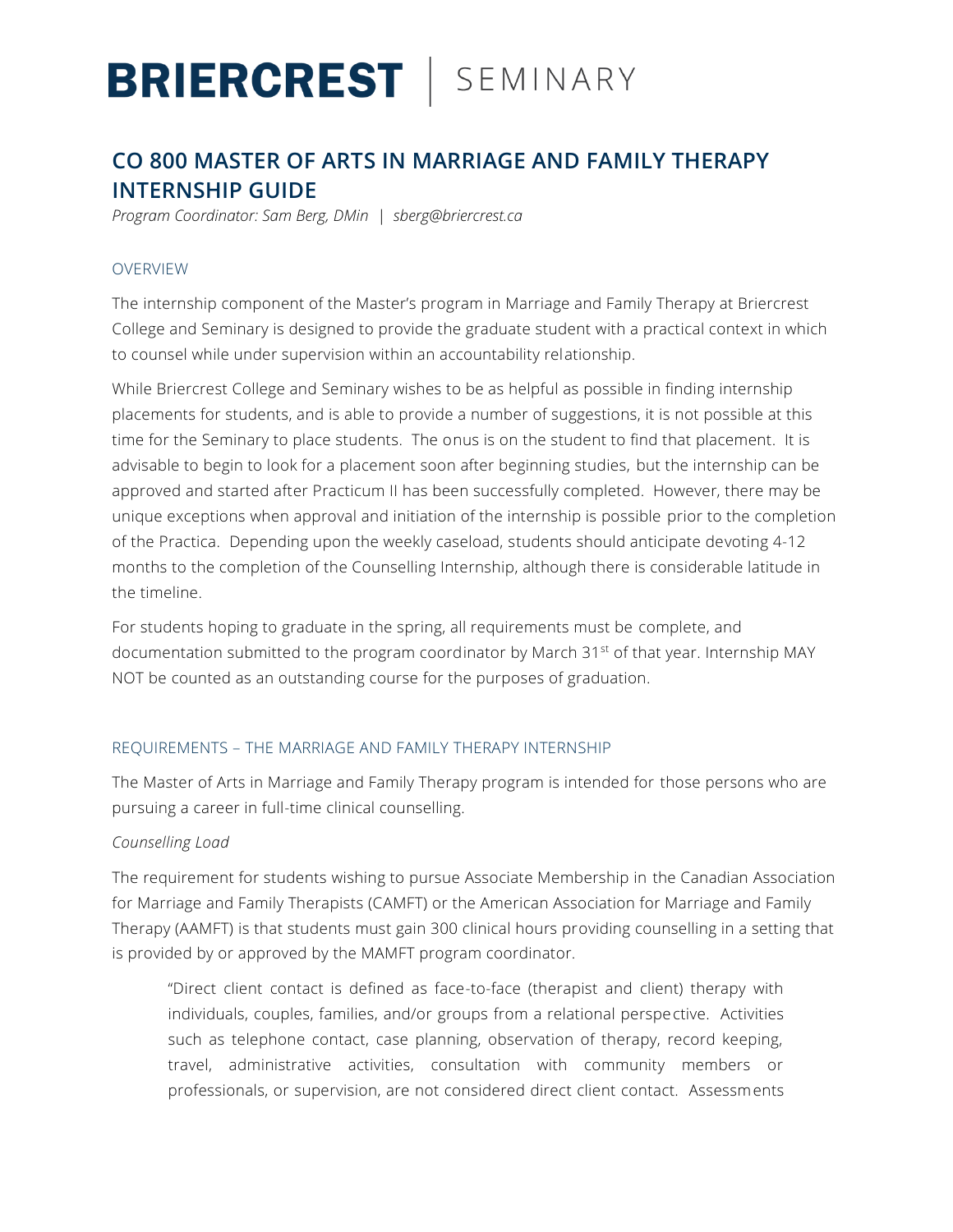may be counted as direct client contact if they are face-to-face processes that are more than clerical in nature and focus. Psychoeducation may be counted as direct client contact." (Standards of Accreditation, AAMFT.)

Of the 300 clinical hours, students must complete a minimum of 150 clinical hours working face-toface (therapist and client) with individuals, couples, and/or families. Group psychotherapy (i.e., facilitating addictions treatment or abuse recovery groups) and assessments can be counted toward achieving the balance of the 300 clinical hours. Psychoeducation in the form of lectures qualifies if participants are therapeutically engaging with the material and this is facilitated by the student. In addition to the 300 hours, students are encouraged to explore opportunities to observe their supervisor in a variety of counselling relationships.

#### *Ethics*

Unless otherwise outlined in the Internship Proposal, students will be guided by the current Code of Ethics for the CAMFT (2019) available online at [https://camft.ca/Code-of-Ethics.](https://camft.ca/Code-of-Ethics)

Supervisors may require adherence to their respective accrediting association's code of ethics as well.

#### *Supervisor*

Students will each place themselves in relationships of accountability with a supervisor for the duration of the internship.

Ideally, the supervisor will have the designation of RMFT Supervisor, RMFT Supervisor Qualifying, or RMFT Supervisor Mentor with the CAMFT; or an Approved Supervisor, Supervisor Candidate or Approved Supervisor Mentor with the AAMFT. Failing this, the student may find an experienced counsellor with a minimum of two years counselling experience, a graduate degree in a counsellingrelated field, and who has taken a supervision course.

In situations where the student is counselling in a local church setting and is receiving clinical supervision outside the church, it would be appropriate to include the senior pastor or his designate in a relationship of accountability as well. This would be for administrative rather than clinical supervision and reflect a similar relationship as with a Director of the counselling agency/internship venue.

Supervision at the rate of one hour of supervision to every five clinical hours is required. While providing written supervisory feedback is entirely appropriate, supervision hours are counted on the basis of face-to-face interaction between supervisor and supervisee. This may occur in person or through utilization of electronic means such as facetime or SKYPE. A total of 60 supervision hours are required for the internship.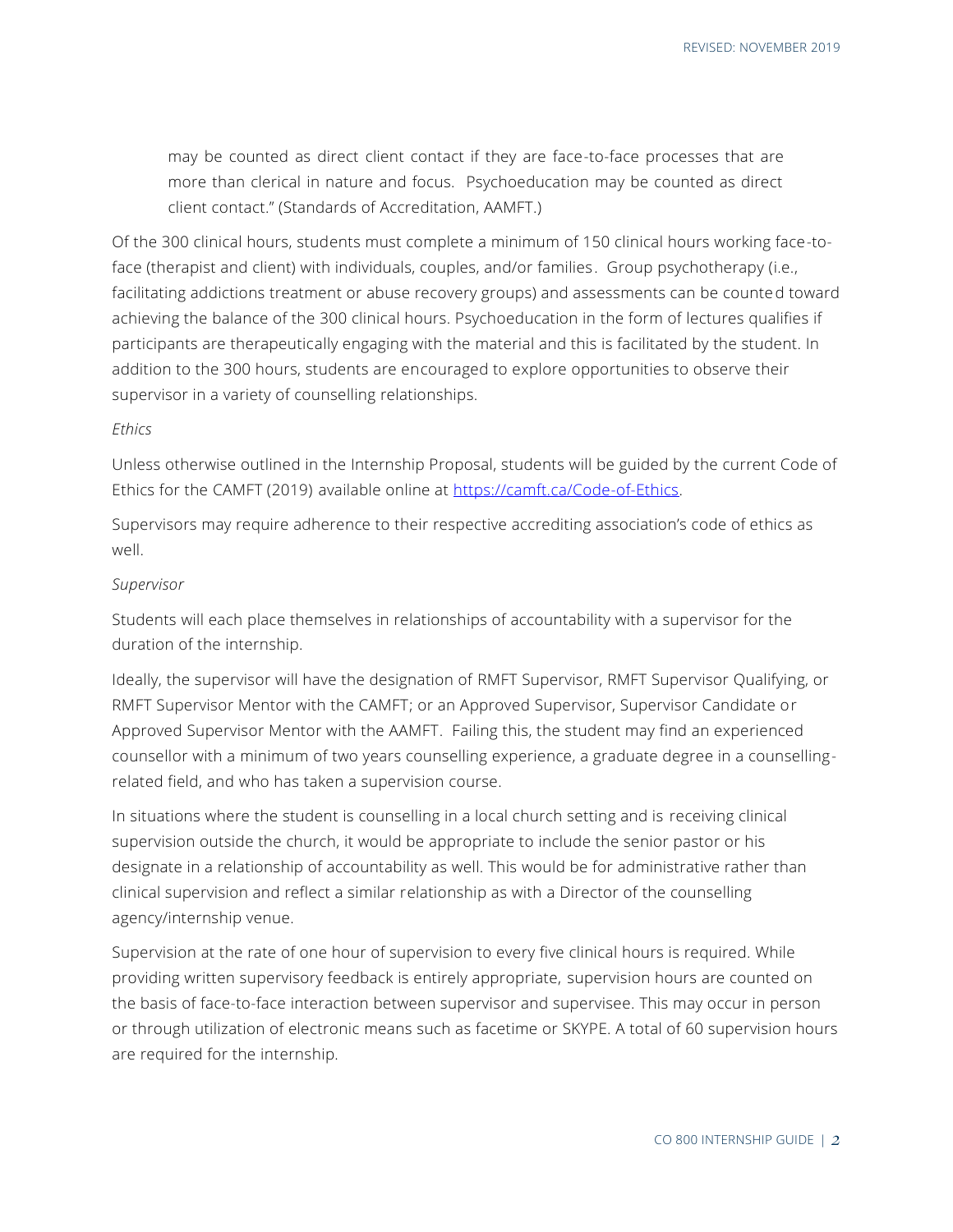#### *Prior Approval*

The student will be expected to obtain prior approval of the particular internship venue from the MAMFT Program Coordinator (process details are provided below).

#### *Liability Insurance*

Upon approval of the internship proposal and registration with Academic Services, the student will be billed for and subsequently covered by liability insurance provided through Briercrest College and Seminary. Coverage is for a twelve month period beginning the day of registration and is nonrefundable/non-prorated. Should the internship take longer than 12 months, students can arrange for extended coverage on a month to month basis and will be billed accordingly. **Insurance does not** extend beyond the completion of the internship hours when these are completed in less than 12 months. At that point, students are responsible for procuring their own insurance.

#### *Counselling Context*

While most students will fulfill their internship requirement in a counselling center, other contexts are also acceptable. A local church, a hospital, a cross-cultural setting, prison or social work setting would also be suitable venues.

The internship context should provide as much as possible, a variety of types of counselling situations. Examples include crisis, grief, couples, family, as well as individual counselling. There should be particular attention given to seeing couples and families during the internship. An ideal would be 50% of cases as individual counselling, and 50% as couples and families.

#### Initiating the Internship

Locating an internship venue and supervisor are the student's responsibility. After the student has found a venue and supervisor, the student and supervisor will collaboratively construct a written proposal that will describe the internship placement, outline the basic nature of the internship and include an anticipated timeline.

The proposal will include a list of learning goals that the intern will establish with the supervisor, appropriate to and compatible with the counselling models the intern and supervisor will be using. The job description should clearly spell out what the benefits of this arrangement will be not only for the student but also for the supervisor and the context in which the internship is being conducted. The internship ideally should include involvement in two/three different types of counselling activities (intake assessment, family counselling, crisis counselling, abuse recovery, etc.).

The proposal, along with the Curriculum Vitae of the proposed supervisor, will be submitted to the MAMFT Program Coordinator for approval. The proposal should include the intended starting date of the internship. Once approved, the student will be notified by the MAMFT Program Coordinator,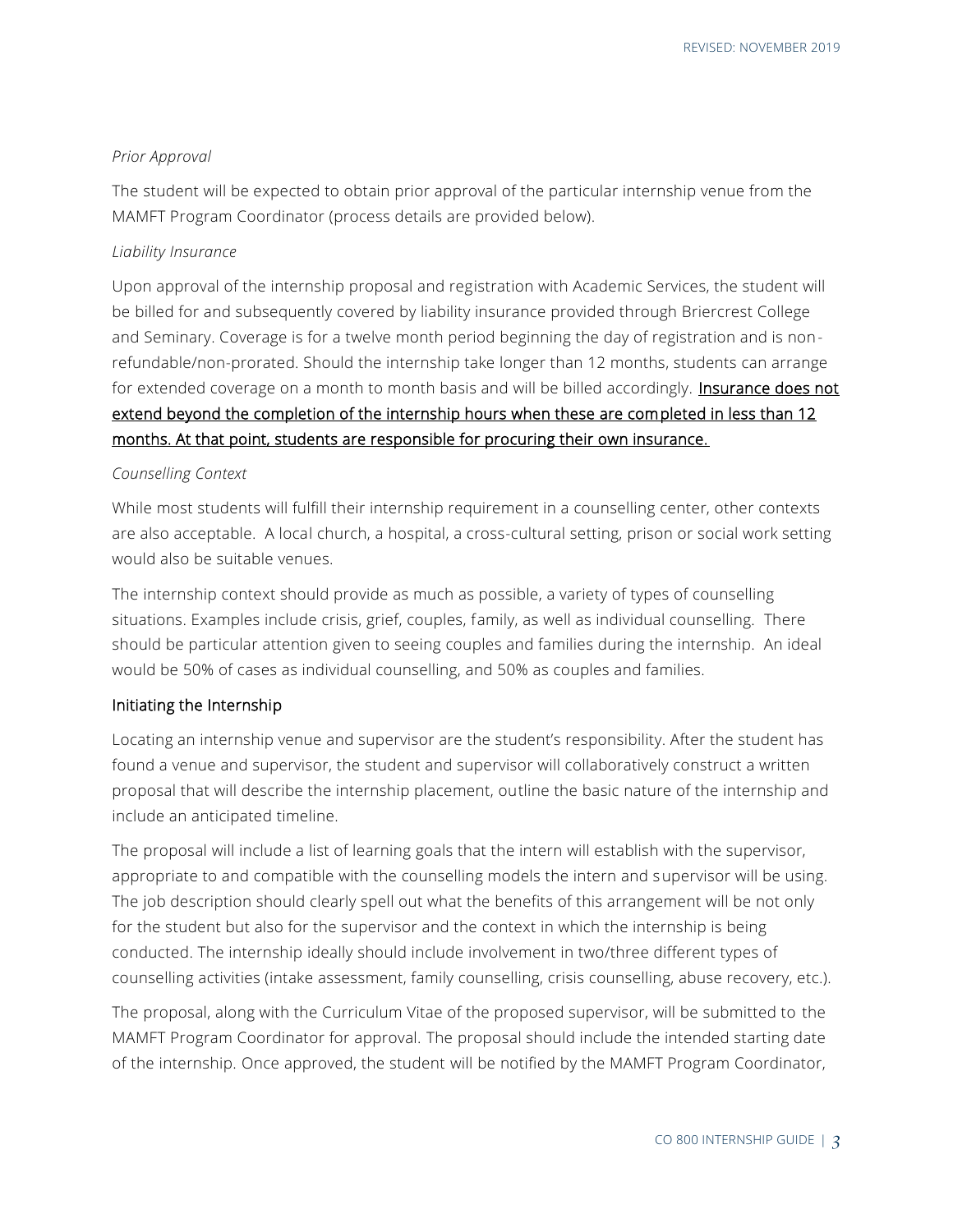who will also notify Academic Services of the approval. Then the internship may commence. The student will then contact Academic Services to be registered for the internship and her or his student account billed the appropriate registration and liability insurance fees.

#### Maintaining the Internship

The student will meet with the supervisor regularly, normally weekly, or more often if the counselling load requires it to maintain a one-to-five supervision-to-counselling ratio. This will ideally be face-to-face interaction with the supervisor utilizing digital/video recordings or through direct "live" supervision. The intention of the supervision is to provide opportunity for positive feedback, instruction, modeling, demonstrating, and continued growth of the person of the counsellor thereby building upon the academic training process.

Supervisors may wish to include feedback in relationship to the following:

- a) assessment and case formulation,
- b) building a therapeutic alliance,
- c) therapeutic processes and interventions,
- d) the student's level of comfort in their role as counsellor,
- e) the processing of personal issues that might arise as a result of the counselling relationships,
- f) overall ability as a counsellor, and
- g) progress related to specific learning goals established in the internship proposal.

In addition to the supervision, the supervisor should provide opportunities for the student to observe the supervisor in her/his work. If the placement is a clinic where there are several counsellors, the student would be well served with opportunities to observe other approaches and clinicians at work as opportunity allows.

Documentation of all counselling and supervision interactions should be maintained throughout the internship. This is in addition to any other requirements that the supervisor may have. Ethical issues of confidentiality and informed consent should be observed in working with the clients and gaining permission to record and discuss consultations.

The student will complete and submit a monthly report form (Appendix A) to the MAMFT Program Coordinator or designate. The form can be submitted electronically and will become part of the student's internship progress record.

*Please Note: Continued liability coverage is dependent upon receipt of the monthly submissions. Students should be aware that lapses in liability insurance coverage will result in a discontinuation of the internship registration with Briercrest College and Seminary.*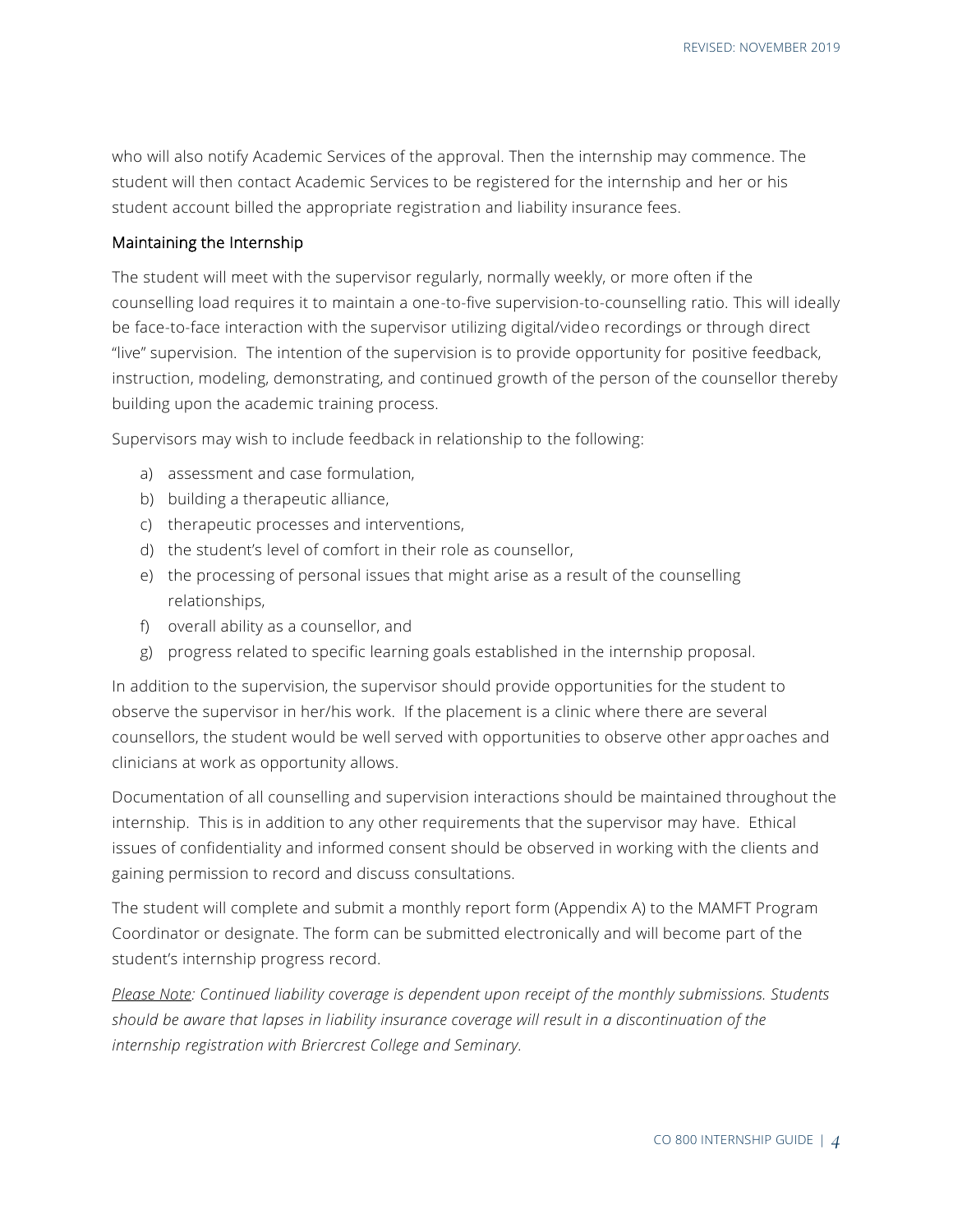#### Concluding the Internship

Students planning on graduating in a given spring Convocation must have all internship hours and documents completed and submitted by March 31st of that year.

Upon completion of the internship, the student will complete a final evaluation that will then be discussed with the supervisor and submitted to the MAMFT Program Coordinator. The evaluation should include:

- a) Documentation of the activities involved in, types of counselling engaged, and **total number** of counselling and supervision hours,
- b) A Self-evaluation and review of new learnings, skills, and personal growth,
- c) Reflection on the goals/objectives achieved and not achieved,
- d) Evaluation of the internship experience and supervisory relationship,
- e) Date and signature of both the student and the supervisor.

Likewise, the supervisor will also complete a final report and assign a grade (Appendix B). The supervisor's report will be discussed with the student, signed by both the student and the supervisor, and submitted to the MAMFT Program Coordinator. Students are encouraged to keep copies of these documents. The final reports will be required for the Portfolio process prior to graduation, and the student may need these documents after graduation for applications to professional associations.

Upon submission of all documentation to the MAMFT Program Coordinator, a pass/fail will be submitted to Academic Services for transcript posting.

All Internship requirements must be completed by graduation. When students are not concerned about their graduation date, they will be given one year from the time of registration to complete the requirement. If it is not complete at that time, a 6-month extension can be requested through the normal extension request process and at the regular fee. A second 6-month extension can be requested through the same process and for the same fee. At the end of the two years, if the requirement is not complete, the student may receive a Fail and will need to register for the course again.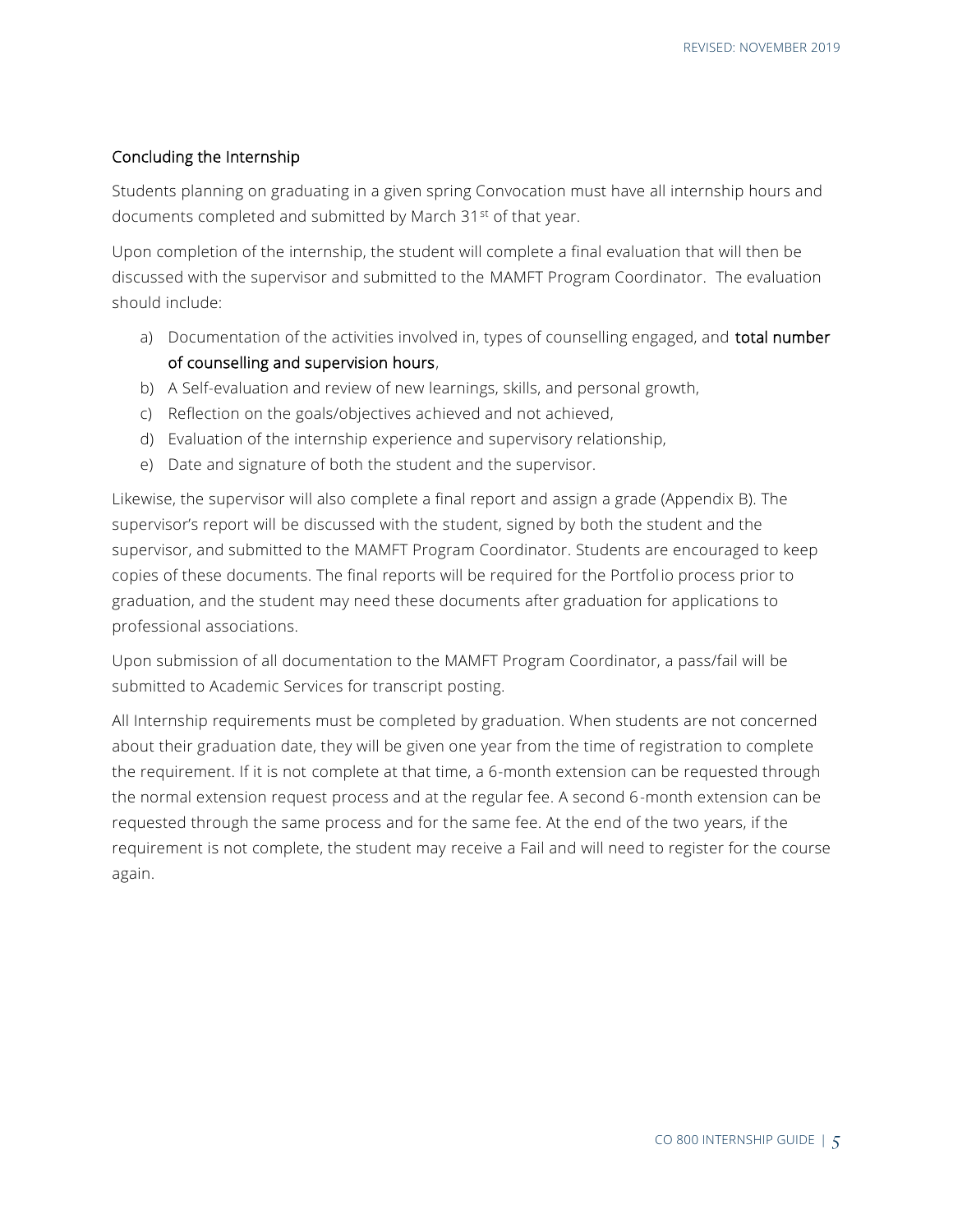# **BRIERCREST** | SEMINARY

## **APPENDIX A: MARRIAGE AND FAMILY THERAPY INTERNSHIP MONTHLY REPORT**

STUDENT INTERN: REPORTING PERIOD: DATE REGISTERED FOR THE INTERNSHIP: PLACEMENT SITE: SUPERVISOR:

Counselling Hours for the Month: Total Counselling Hours to Date: Supervision Hours for the Month: Total Supervision Hours to Date:

Comment on your experience this month:

Questions:

SIGNATURE: DATE:

A request for extension of the Liability Insurance Coverage beyond the 12 months from the date of registration is the responsibility of the student intern and can be arranged on a month to month basis by contacting Shirley Entz [\(sentz@briercrest.ca\)](mailto:sentz@briercrest.ca).

*Please Note: Continued liability coverage is dependent upon receipt of the monthly submissions. Students should be aware that lapses in liability insurance coverage will result in a discontinuation of the internship registration with Briercrest College and Seminary.*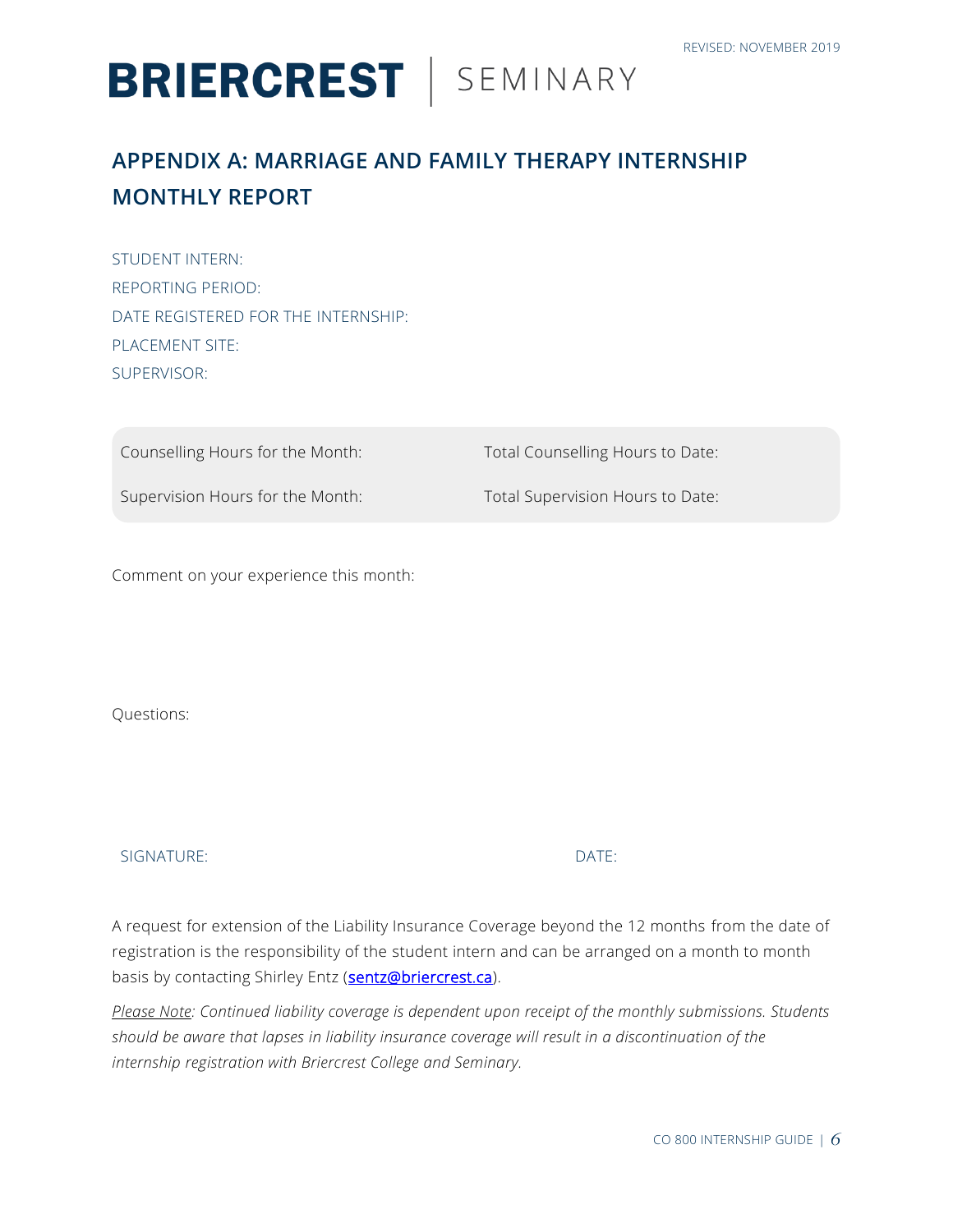# **BRIERCREST** | SEMINARY

## **APPENDIX B: MARRIAGE AND FAMILY THERAPY INTERNSHIP SUPERVISOR'S FINAL REPORT**

SUPERVISED COUNSELLOR: SUPERVISOR: LOCATION: DATES: TOTAL COUNSELLING HOURS: TOTAL SUPERVISION HOURS:

*Please answer the following questions on a separate page and attach to this report.*

- 1. What activities and responsibilities were carried out by the student intern?
	- a. What was the nature of their involvement in the center?
	- b. What was the level of their involvement (counselling load)?
	- c. How many counselling hours were completed? How many supervision hours were received?
- 2. To what extent were the goals/objectives outlined in the proposal achieved?
	- a. Did the intern fulfill their responsibilities as outlined in the proposal?
	- b. Did the internship meet your expectations as a supervisor?
		- i. If so, how?
		- ii. If not, how might things change to facilitate meeting the expectations?
- 3. In what ways was the growth of the student (cognitive, affective) evident?
	- a. Was there development in their reasoning and assessing skills?
	- b. Did the intern's enthusiasm for counselling wane or grow as a result of this internship?
	- c. Did the intern demonstrate an appropriate (growing) level of confidence in their use of counselling skills and abilities?
	- d. Was the intern open to positive/constructive criticism in terms of developing these skills?